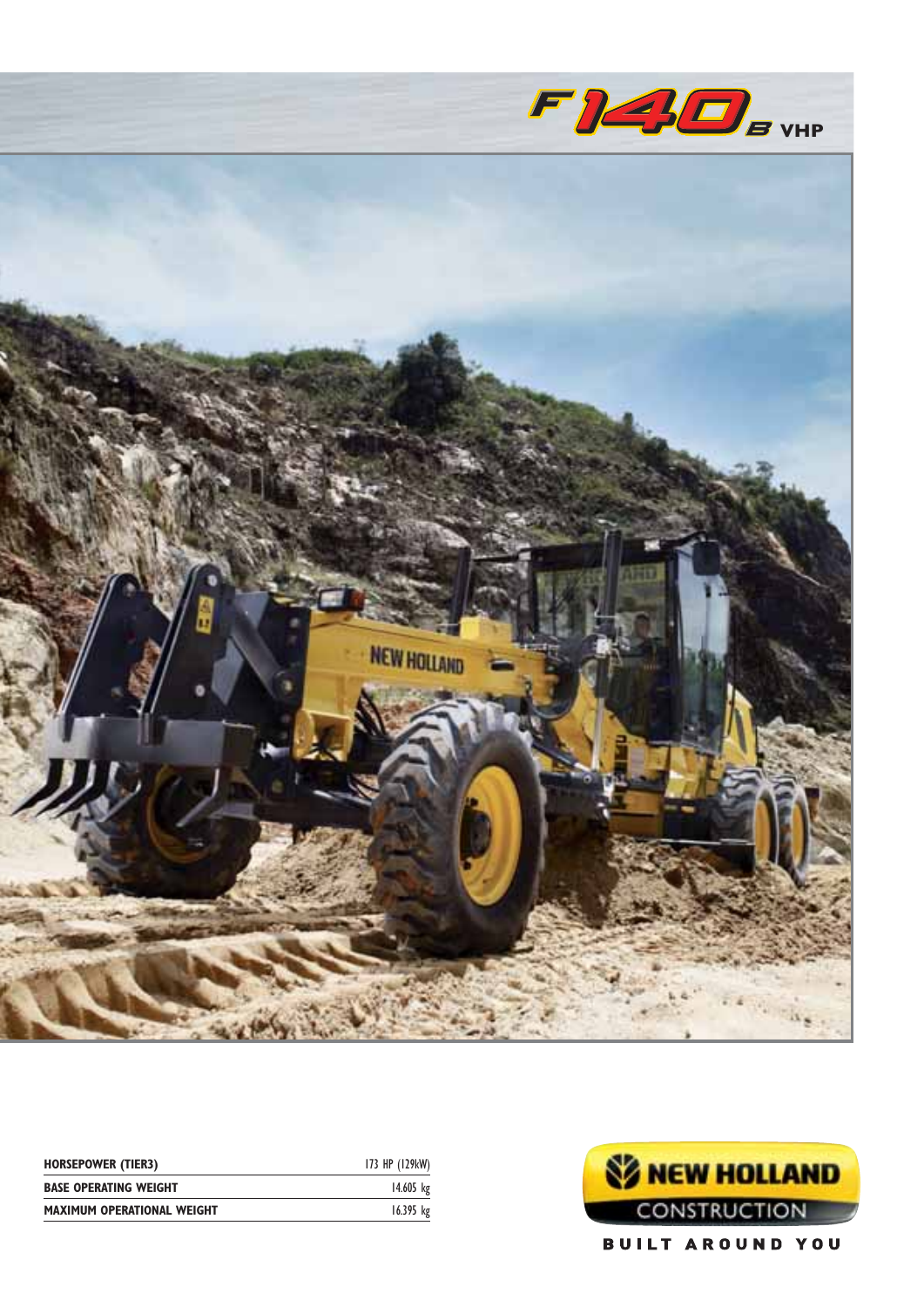

#### The global strength of New Holland is in the technology, efficiency, and high quality of its machines.

The local solutions that New Holland brings to the segments in which it operates consolidate the excellence of its brand in the world market of construction.

#### **The F140B motor grader**

is a machine that stands out for its high technology and efficiency with high precision hydraulic controls, chassis articulation in front of the cab, Roll Away central blade with an involute profile, and intelligent electronic control transmission.

#### **Its design is functional and modern.**

The cab and rear hood have rounded lines and a cool style that combines harmony and stability, providing easy access to routine maintenance items.

#### **The F140B equipment**

has an international quality standard that is recognised by the high productivity and assurance of New Holland's global strength.

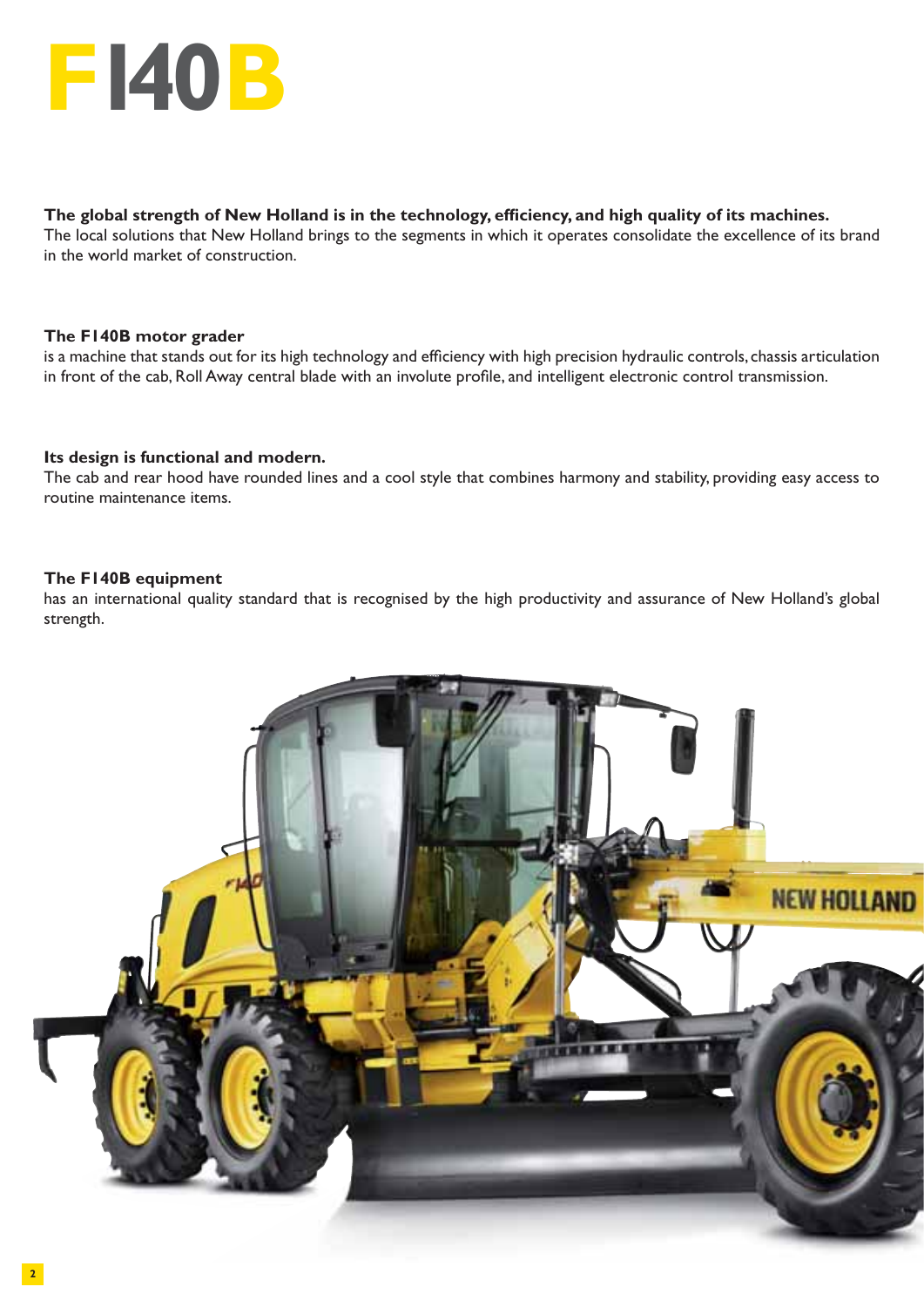

#### **POWER TRAIN**

**New Holland designed the power train of the F140B motor grader** to overcome the harshest strains, because the activities of earthmoving require robust machines with high power and a high traction capacity. This set, perfectly integrated, offers great resistance, more durability, and especially a high working capacity.



**The engine of the F140B is the FPT NEF 6.7 liters** , which is recognised worldwide for its outstanding performance and ease of maintenance. This engine has proven efficiency and durability, TIER 3 certification and 40% fewer parts than other engines. Its hydraulic fan is maintenance-free of belts and produces less noise and greater efficiency. The pre-filter cyclonic system ensures less frequency in cleaning and a higher useful life of the motor filter. The Bosch Common Rail fuel injection and the dual fuel filter with an integrated water separator make up an efficient, simple, and durable injection system.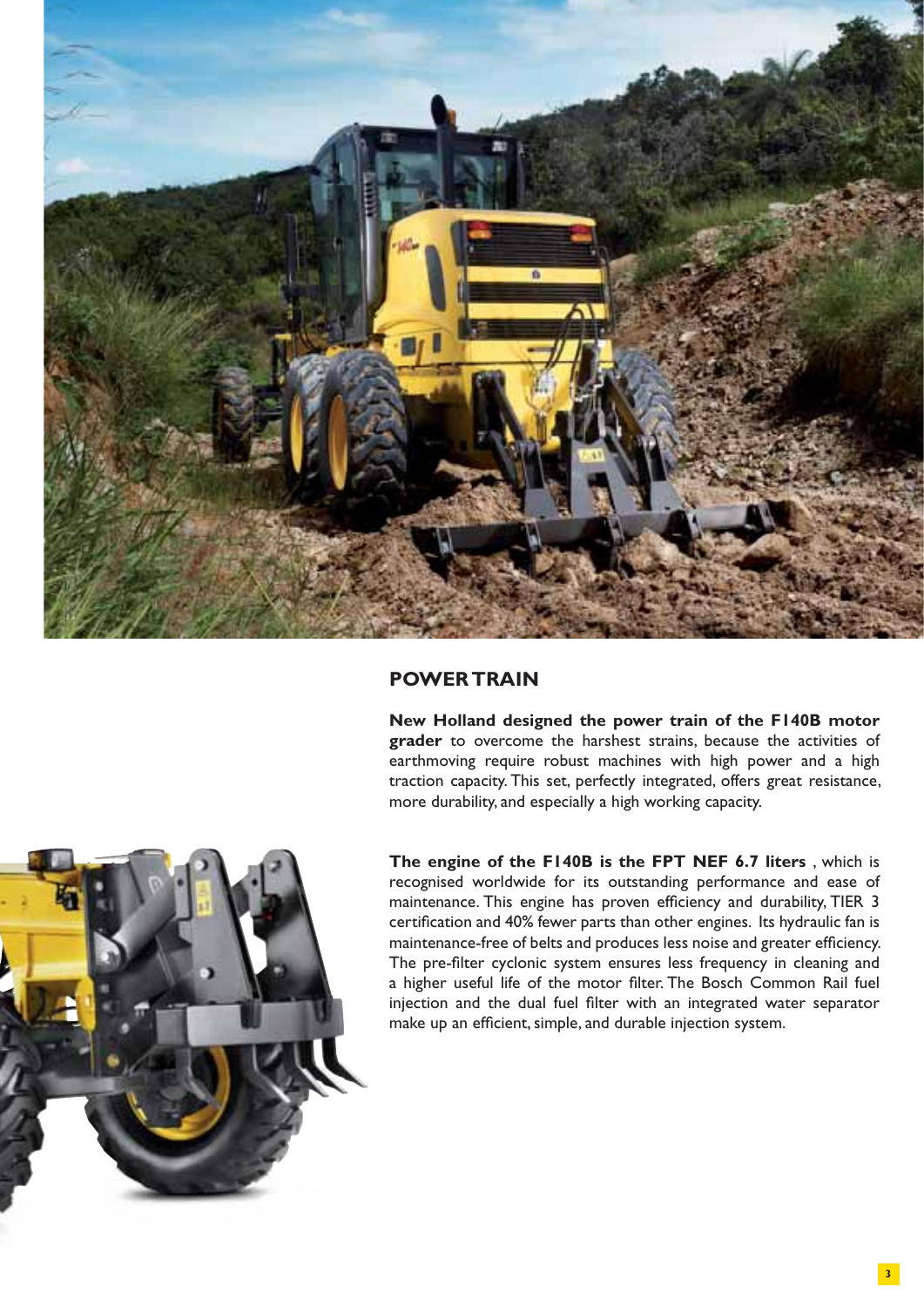

#### **POWERSHIFT TRANSMISSION**

The F140B motor grader has a Powershift type automatic transmission of electronic control, coupled to the engine through a torque converter system equipped with Lock-Up. The Lock-Up allows the locking of the torque converter, transforming the transmission into a Direct Drive system.

This way, the F140B motor grader combines the advantages of the torque converter, which is ideal for operations that require high traction forces such as cutting on hard surfaces and heavy ripping with the advantages of direct coupling, which is ideal for operations that require a constant speed and fixed control of displacement such as finishing operations and precision levelling. All of this is in a single equipment. The Lock-Up operation is performed by simply flipping a switch located on the side console.

The gearbox has two operation modes. The automatic mode applies the gear most appropriate to the activity that the machine is carrying out, taking into account the acceleration, travel speed, and effort. Therefore, the operator can concentrate more on his work without worrying about shifting gears.

The operator can change the transmission control to manual by flipping a switch on the side console in case he prefers it. In this case, the gear selection is done through a bump shifter without the use of channels for gear or direction. The operation is very simple and the machine follows the operator's commands.

### **"TRANSMISSION CONTROL UNIT" (TCU) ELECTRONIC PROCESSOR AT THE SERVICE OF PRECISION IN OPERATIONS.**

**The TCU electronic processor** manages all of the information during the transmission operation with greater precision in all of the operation phases, providing to the set an optimised operation and ensuring increased productivity, useful life, and comfort to the operator.

**The TCU ensures the equipment's integrity** while avoiding wrong or abusive operations such as shifting gears and direction inversions at inappropriate speeds.

**The transmission also has a failure diagnosis system** that warns of any problems that are occurring with the set on the panel or by connecting a laptop. High durability with simplified mechanics and extremely easy maintenance, this transmission offers high reliability and unparalleled performance.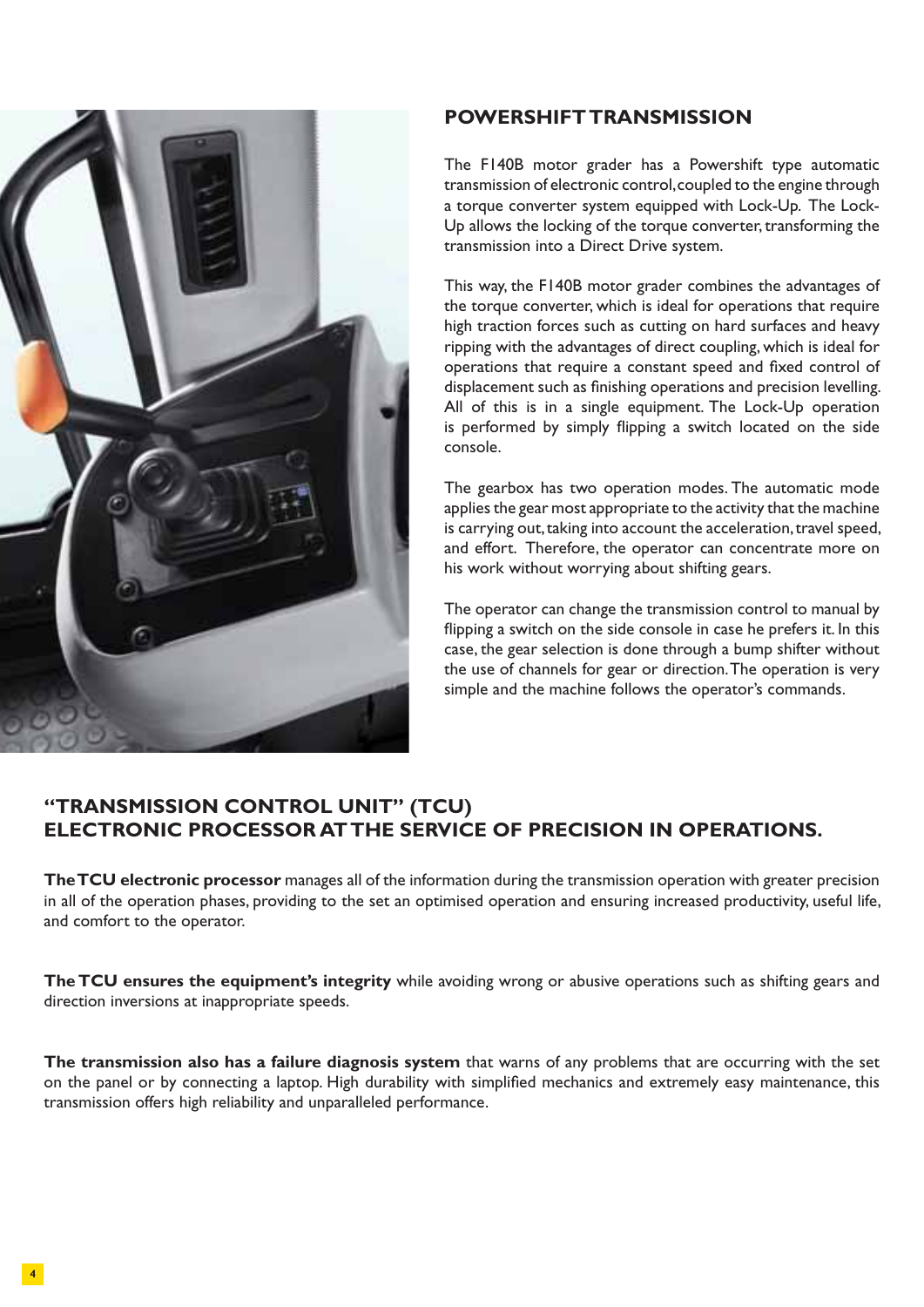

# **"GO HOME"**

This device automatically detects failures that may limit or prevent the proper operation of the TCU. **Go Home** allows only one gear to be engaged in each direction and within the appropriate speed limit for that gear. This device is important because it allows the machine to be transported until the workshop, avoiding it from staying in an inadequate location.

# **AXLES**

**The F140B motor grader axles** were made to ensure greater robustness and ability to transfer power to the ground. The front axle is made of a welded steel structure with highly resistant cast parts, offering a wide and constant ground clearance of 580 mm throughout its entire length due to its straight geometry. The lateral tilt of the wheels of 12º to the right or left and the oscillation of 15º degrees to each side allow the land irregularities to be followed.

The rear axle is made of cast iron and the tandem structure is made of a rectangular profile welded on to steel plates. Both were designed to withstand the harshest conditions and the rear shaft is equipped with Super Max Trac differential system, which limits slipping with torque transfer and automatic locking. The tandem oscillation is 20 degrees to each side.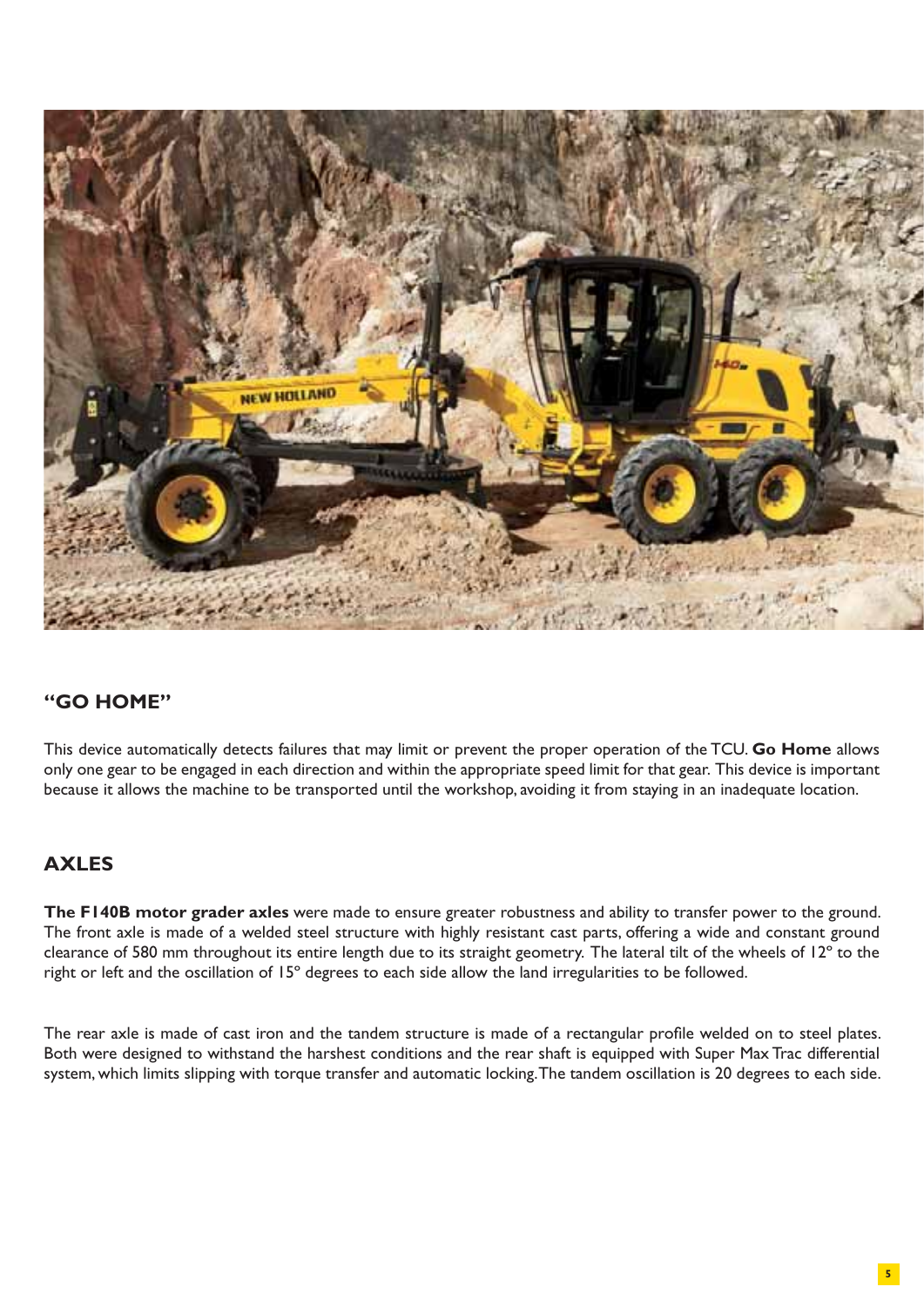#### **BRAKES**

The F140B has two circuits in its brake system, one for each tandem. The brakes are of the multiple discs, oil bath, autoadjustable type with a long usable life.

The servo assisted hydraulic service brakes have two nitrogen accumulators, one for each circuit. These accumulators allow the operator to still stop the machine in case there is some failure in the hydraulic system or the engine dies.

#### **STEERING / ARTICULATION**

Orbitrol type hydrostatic steering fed by a gear pump. The front wheel steering angle is of 42 degrees on both sides and the chassis articulation is 25 degrees to the right or left, providing a turning radius of 7250 mm. This reduced turning radius allows the operator to carry out jobs in confined areas with greater ease and perform operations in sharp turns in less time. An auxiliary handle on the steering wheel allows greater flexibility in performing manoeuvres.

#### **HYDRAULIC SYSTEM**

The hydraulic system is of the Load and Flow Sensing type (load sensitive). Therefore the pump only provides flow when the operator activates one of the control levers. When there is no hydraulic demand, the pump consumes a minimum power of the engine and the hydraulic system works more cooled, which reduces fuel consumption.

The F140.B grader is also equipped with a closed-centre hydraulic distributor with nine sections of circuits, situated in a protected location and below the operator platform. This way it is possible to assemble new accessories without the need to add hydraulic sections to the distributor.

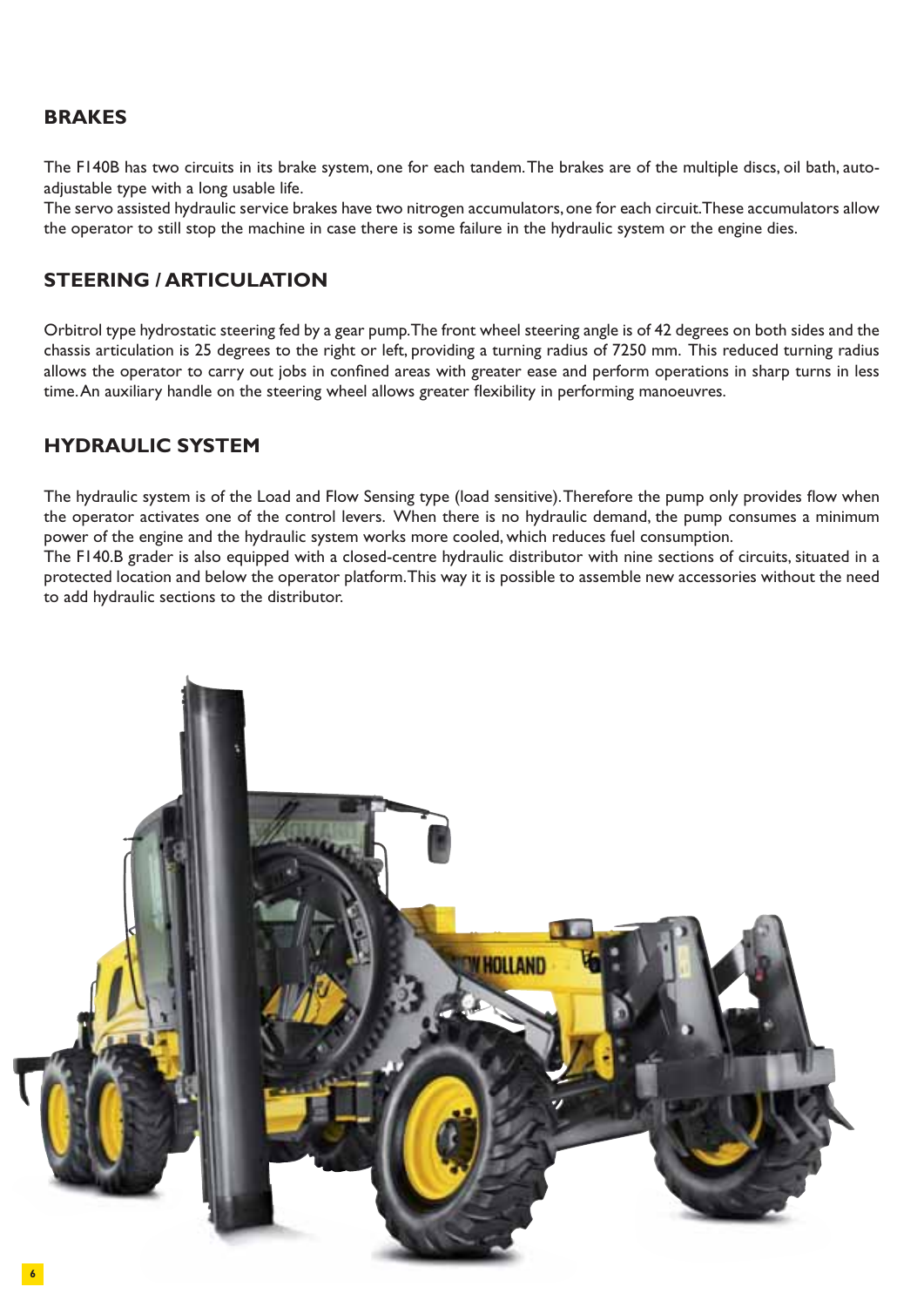

# **ELECTRICAL SYSTEM**

The electrical system is 24 volts and powered by two maintenancefree batteries of 12 volts each connected in series with a total capacity of 100 Ah and located in an easy access place.

The F140B has a set of lights in front, in the back, and on the blade providing perfect illumination of the workplace.

# **OPERATOR COMPARTMENT - CAB OPTIONS**

Closed or open, the cabs are assembled on the rear chassis, which makes it easier for the operator to perform manoeuvres in reverse and check exactly how much the chassis is being articulated. This means total safety in the operations.

# **CLOSED CAB ROPS/FOPS**

The closed cab is high and has 6.76 m<sup>2</sup> of area closed with glass. Its design with all the flat faces and a lower rear hood ensure greater visibility, enabling a better visual control for both rear jobs such as ripper as well as front jobs with a blade or scarifiers.

- safety glass
- general switch inside the compartment
- front windshield wiper with washer
- inside light
- an inside rear-view mirror and two outside ones
- provision for radio with speaker 12 volt power outlet
- access from both sides
- inside ventilation system with deflectors on the ceiling for better cooling
- cupholders
- adjustable steering column
- optional: air-conditioning, heater, rear windshield wiper and rear sunshade curtain

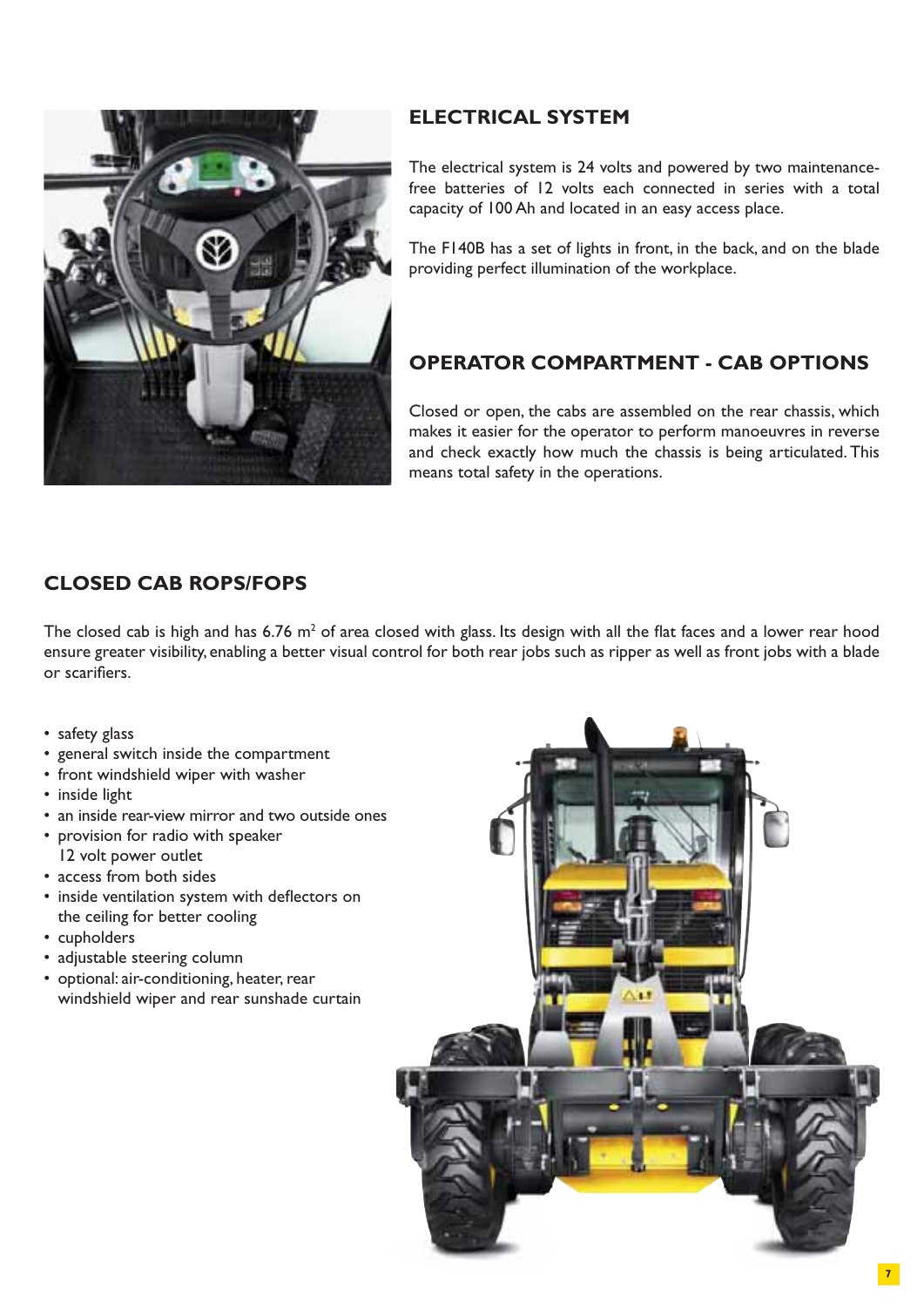#### **OPEN CAB ROPS/FOPS**

This type of cab offers far more protection and comfort in comparison to the canopy since it protects the operator from the dust of the machines that are ahead and low volume rains.

- front and rear glasses
- front windshield wiper with washer
- fan
- an inside rear-view mirror and two outside ones
- inside light
- general switch inside the compartment
- access from both sides
- ceiling fan
- adjustable steering column



#### **TOTAL COMFORT FOR THE OPERATOR**

There are several items that the F140B grader offers for the comfort of the operator: adjustable seat with arm and head rest and elastic suspension with regulation for the weight of the operator..

The steering console is fully adjustable to the working position for operators of any height. The steering wheel has an auxiliary handle that is optional for handling with one hand while the other hand takes care of the implement. Shorter levers allow you to control all the implements easily and productively

#### **CONTROLS, MONITOR, AND PANEL**

The ergonomics of the F140B grader positioned all the controls and buttons within the reach of the operator. The Electronic Data Monitor (EDM) monitors all of the vital functions of the equipment, enabling the operator to obtain reliable information on the operation of the machine.

The side panel has liquid crystal analogue displays that are easy to read such as the fuel level, temperatures, and motor oil and transmission pressures.

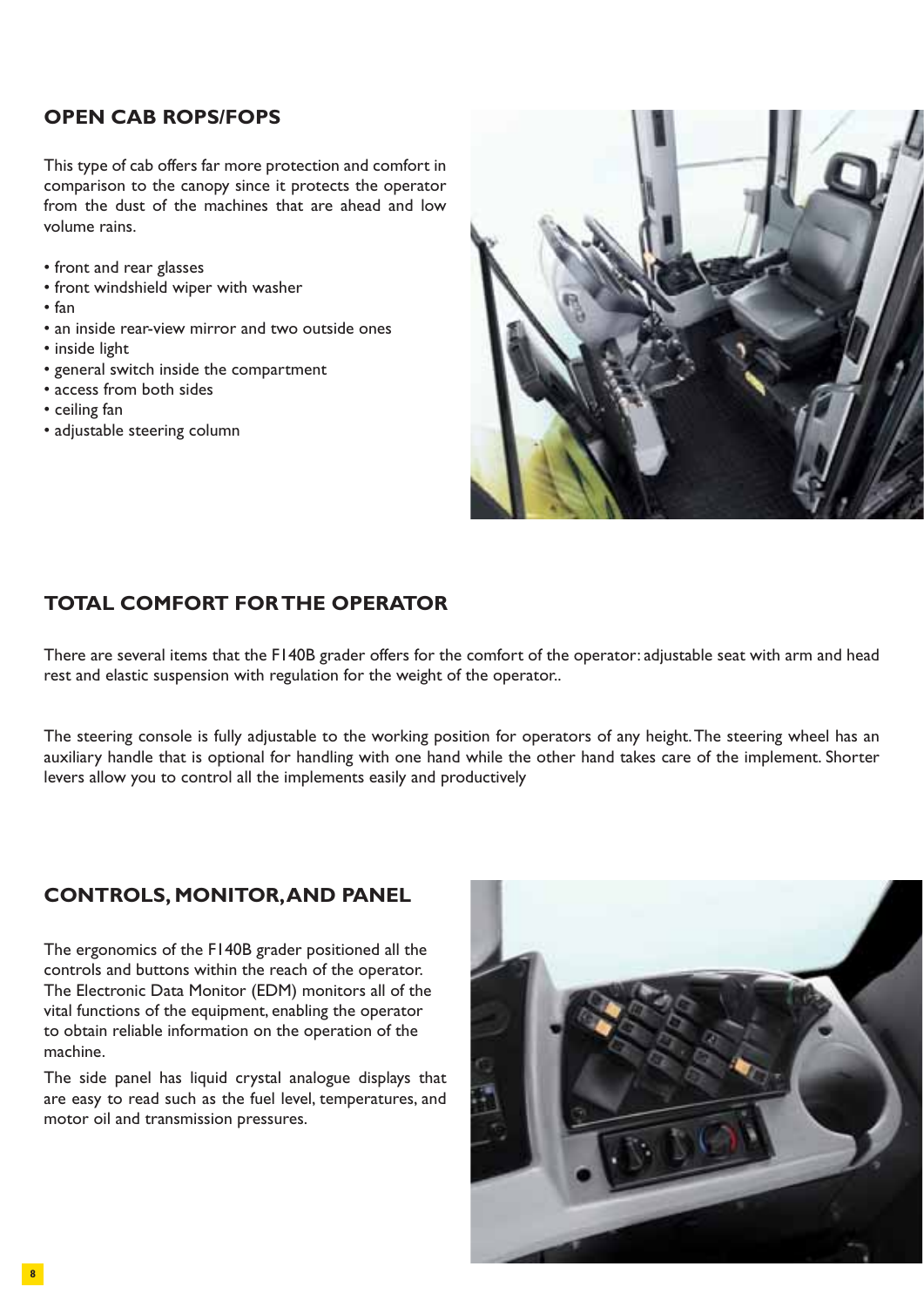

#### **MORE OPTIONS FOR MORE VERSATILITY**

The F140B grader offers a range of options to facilitate the job and increase productivity such as floating of the front and central blades, rear hook, reinforced blade corners, blade length, front push plate, spare wheel holder, and other items already known and accepted on the market.



#### **CENTRAL BLADE WITH ROLL AWAY INVOLUTE PROFILE**

The F140B central blade has a Roll Away involute profile, which causes the material to roll, makes the job easier and reduces stress on the machine, generating higher productivity and lower fuel consumption.

As standard equipment, the motor grader has the side displacement and tilt of the blade hydraulically activated, which are indispensable items in various types of work. The locking system of the saddle, which operates through a hydraulic cylinder controlled by a solenoid valve can be activated by a switch located on panel.

#### **ROBUST CONSTRUCTION**

The blade is built of steel highly resistance to abrasion and has knives and boron steel corners, which has a longer useful life. The circle of the blade is supported on guides with replaceable phenolic resin inserts, which do not require lubrication. Its external teeth avoid damages to the rotating pinion in cases of operation with inadequate clearance adjustment due to maintenance failures. The blade can make a 360º turn without restrictions, which gives many more working alternatives.

#### **REAR RIPPER**

The F140B motor grader offers a rear ripper of the parallelogram type, which increases the breakdown of compacted hard soils.

# **INTERCHANGEABLE FRONT BLADE**

This blade with parallelogram kinematics is fully interchangeable with the front scarifier, which ensures the machine's application versatility.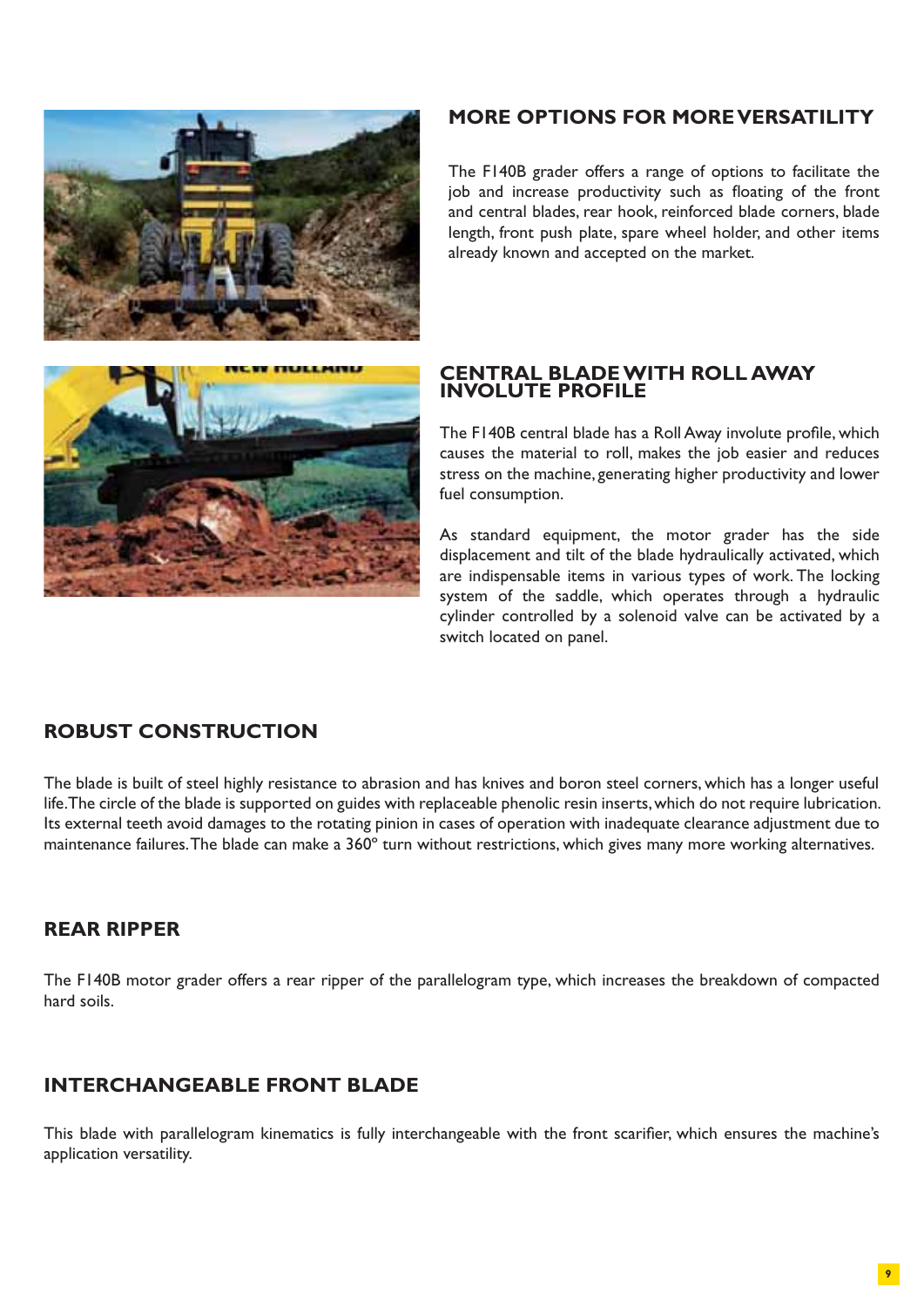#### **SIMPLIFIED MAINTENANCE**

The new tipping hood of the F140B allows a wide access to the routine maintenances such as checking the oil level and the replacement of oil and air filters. The level of hydraulic oil by optical display is easy to read. The fuel reservoir nozzle is easily accessible, which allows the refuelling from the ground.

#### **ASSISTANCE, TECHNICAL GUIDANCE, AND PARTNERSHIP AT THE CUSTOMER'S SERVICE**

New Holland has an exclusive department to take care of the guidance and technical assistance of the network and its customers called the Customer Support Department. It offers to its dealers all the support and training needed so that they can provide quality services to each of the New Holland machine owners.

Fully computerised and interconnected with the network of dealers, the Department of Customer Support makes available in real-time technical data, service bulletins, and online processing of the machine warranty, which ensures quickness and accuracy in all business relationships with the network of dealers and their customers.

Before launching an equipment on the market, engineers and technicians of New Holland go to the field to train and guide the entire team of technical assistance of its dealers. Only after this step is the equipment made available for sale.

In addition, every time an equipment or part goes through some sort of change or evolution, the Department of Customer Support immediately passes on the knowledge to the technicians and mechanics of the dealers and, in many cases, even directly to customers, which keeps the whole team continually updated.

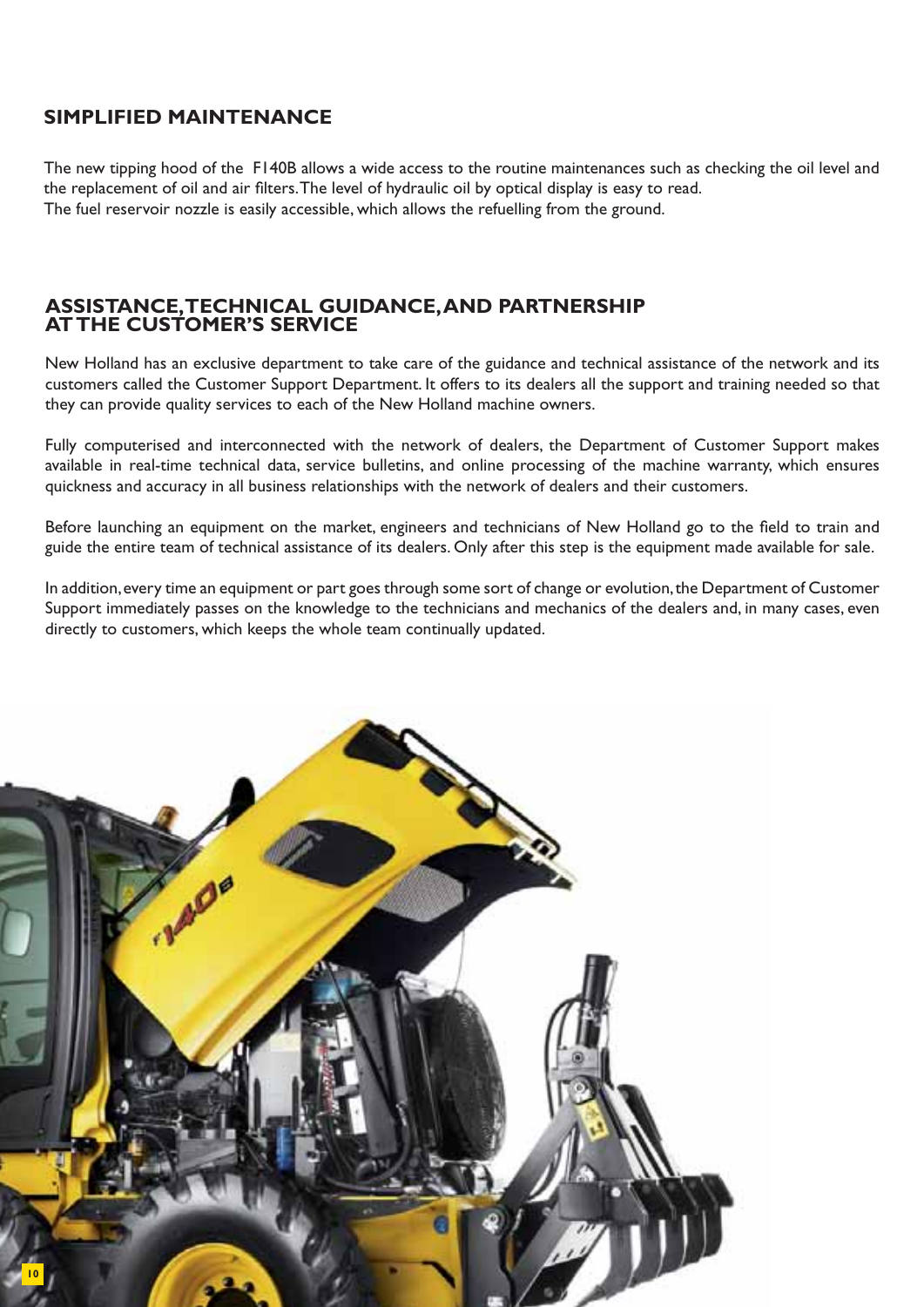# **ENGINE**

| Horsepower at 2,200 rpm:     |                                                        |
|------------------------------|--------------------------------------------------------|
| Gross (SAE J1995, Gross)     |                                                        |
|                              |                                                        |
|                              |                                                        |
| Net (SAE J1349)              |                                                        |
|                              |                                                        |
|                              |                                                        |
|                              |                                                        |
|                              |                                                        |
|                              |                                                        |
| <b>TIER3 Certified</b>       |                                                        |
|                              |                                                        |
|                              |                                                        |
|                              |                                                        |
|                              |                                                        |
| Maximum torque at 1,500 rpm: |                                                        |
| Gross (SAE J1995, Gross)     |                                                        |
|                              |                                                        |
|                              |                                                        |
| Net (SAE J1349)              |                                                        |
|                              |                                                        |
|                              |                                                        |
|                              |                                                        |
|                              | Type  Diesel, 4 stroke, direct injection, turbocharged |

#### Notes: \* 1 Gears 1st, 2nd F e 1st,2nd R

\* 2 Gears 3rd, 4th, 5th, 6th F e 3rd R

#### **OPERATING WEIGHT (Kg)**

Machine with a full fuel tank, operator, equipped with a closed cab ROPS / FOPS.

# **ELECTRICAL SYSTEM**

# **TRASMISSION**

Powershift Type with torque converter equipped with Lockup. Electronic control with 6 speed forward and 3 speeds in reverse. Protection against direction changes, over speeding and downshifting. Electronic Monitoring of failures and auxiliary system of moving in case of failure (Go Home).

|                     | Gear    | Speed (km/h) |
|---------------------|---------|--------------|
|                     | Forward | Reverse      |
| st                  | 4.4     | 4.6          |
| 2 <sup>nd</sup>     | 6.8     |              |
| 3 <sup>rd</sup>     | 10.5    | 25.7         |
| $\overline{4^{th}}$ | 16.2    |              |
| $\overline{5^{th}}$ | 24.4    |              |
| $\overline{6^{th}}$ | 37.6    |              |



| Structure in a welded rectangular profile                   |  |
|-------------------------------------------------------------|--|
| Thickness of the plates (internal/external)  19 mm          |  |
|                                                             |  |
|                                                             |  |
|                                                             |  |
| Interchangeable gears and shafts, mounted on tapered roller |  |
| bearings.                                                   |  |
|                                                             |  |

# **FRONT AXLE**

Structure in closed box with highly resistant welded steel plates, assembled with bearings.



|                        | Cast iron housing for harsh applications. Heat-treated steel axles, |  |
|------------------------|---------------------------------------------------------------------|--|
|                        | assembled with tapered roller bearings.                             |  |
|                        |                                                                     |  |
|                        | DifferentialSuper Max Trac with automatic torque transfer           |  |
| <b><i>Commence</i></b> |                                                                     |  |

#### **CIRCLE** V.

| Fabricated on a single piece of T-section.                   |  |
|--------------------------------------------------------------|--|
|                                                              |  |
|                                                              |  |
| Supports (in phenolic resin, replaceable, and adjustable)  4 |  |
|                                                              |  |
| Gear box bathed in oil of hydraulic drive.                   |  |

# **CENTRAL BLADE**

Exclusive Roll Away involute profile, with replaceable knives and cutting edges. Control of side and angular shifting hydraulically operated.

#### **Available dimensions**

| (length x height x thickness) $3,658 \times 622 \times 22$ mm (STD) |                                       |
|---------------------------------------------------------------------|---------------------------------------|
|                                                                     | $3,962 \times 671 \times 22$ mm (OPC) |
|                                                                     | $4,267 \times 671 \times 22$ mm (OPC) |
|                                                                     |                                       |
|                                                                     |                                       |
| Maximum angle of the slope - outting angle                          |                                       |
|                                                                     |                                       |
|                                                                     |                                       |
|                                                                     | 5° backwards                          |
|                                                                     |                                       |
|                                                                     |                                       |
| <b>Blade side shift</b>                                             |                                       |
|                                                                     |                                       |
|                                                                     |                                       |
| Maximum side reach apart from the wheels with                       |                                       |
| displacement of the circle and saddle turned to the last            |                                       |
|                                                                     |                                       |
| position                                                            |                                       |
|                                                                     |                                       |
|                                                                     |                                       |
| Note 1: For the blade to reach with the machine articulated at 25°  |                                       |
| 684 mm must be added to any dimension.                              |                                       |

Note 2: Machines with tires and blades in the STD setting.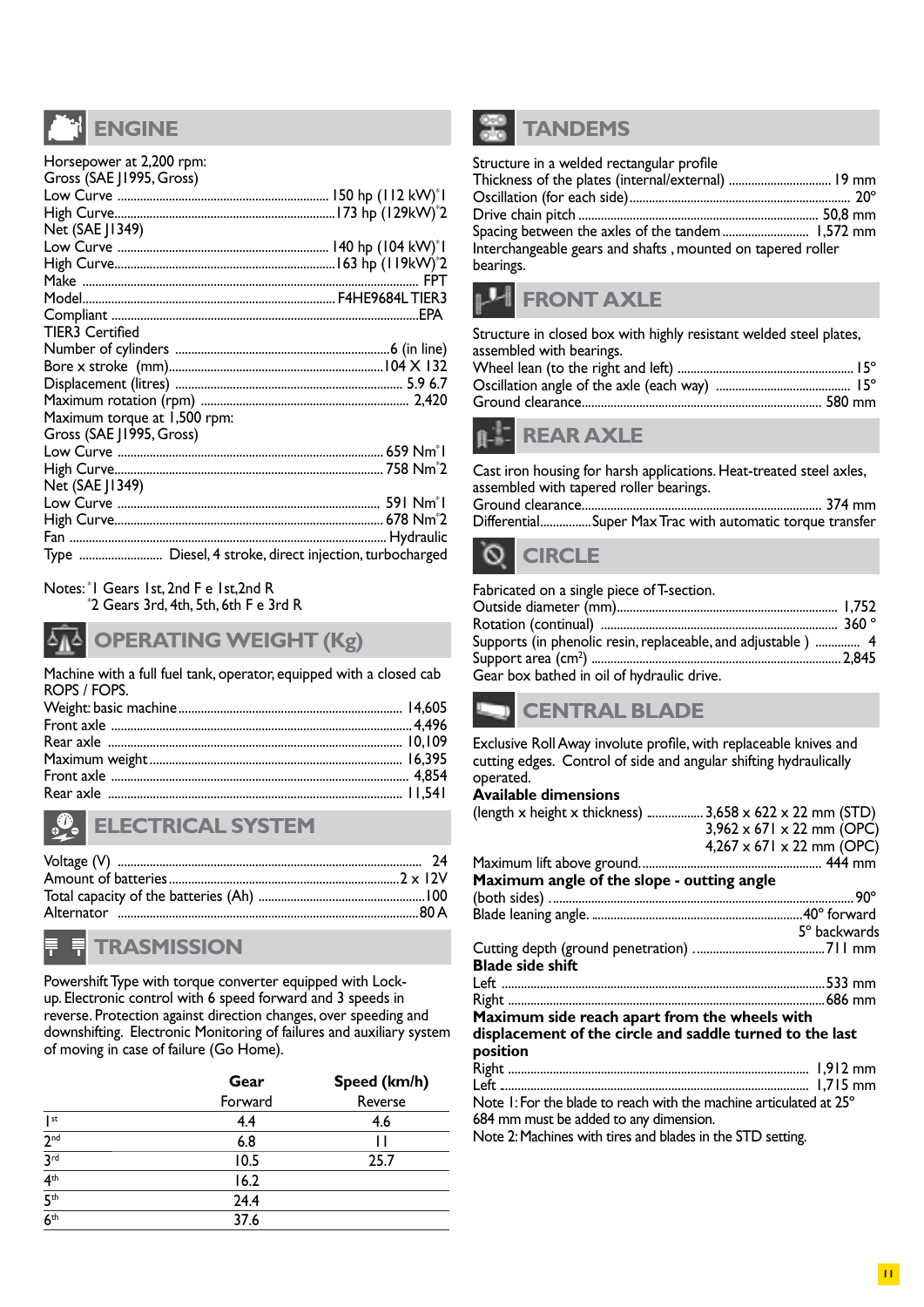

# **HYDRAULIC SYSTEM**

Controls fully hydraulic, and load sensing type. Closed centre circuits. Blade lift cylinders assembled on the saddle. Locking system of the saddle through a hydraulic cylinder controlled by a solenoid valve activated by a switch located on the side panel. Relief valves and retention for all commands.

Pump type . .................................................................................Axial Piston



#### **ATTACHMENTS**



#### **STEERING**

| Supplementary steering integrated to the steering system<br><b>Articulation</b> |  |
|---------------------------------------------------------------------------------|--|
|                                                                                 |  |
|                                                                                 |  |
|                                                                                 |  |
| Turning radius (measured from the outside of the tires) 7,250 mm                |  |
|                                                                                 |  |



#### **Service brakes**

Multidisc, oil bathed, located on the 4 wheel hubs, auto-adjustable with two circuits (one for each side of the axle) and nitrogen accumulators that allow the operator to stop the machine in case of a pressure drop in the hydraulic system of the brake or the diesel engine dying.

#### **Parking brakes**

Independent, disk type coupled to the output shaft of the transmission, which operates on the four rear wheels and the protection device that prevents the movement of the machine with the parking brake applied. Manual operation.

# **WHEELS (TYRES AND RIMS)**

| 9" Rim  1-piece/14x24 Tire - 12L - L2 - RADIAL XGLA2  |
|-------------------------------------------------------|
| 10" Rim  3-piece/14x24 Tire - 12L - L2 - RADIAL XGLA2 |
|                                                       |
|                                                       |
|                                                       |
|                                                       |

# **REFUELLING CAPACITIES**

| Hydraulic system |  |
|------------------|--|
|                  |  |
|                  |  |
|                  |  |
|                  |  |
|                  |  |
|                  |  |
|                  |  |



#### **Front scarifier**

#### Front assembly of parallelogram type Maximum cutting width ........................................................... 1.168 mm Maximum penetration ................................................................. 318 mm Number of teeth ........................................................................... .5 or 11 Spacing between teeth 5 teeth ...............................................................................................229 mm 11 teeth . ............................................................................................115 mm

#### Weight . ....................................................................... . 570 kg (w/ 5 teeth) Length of the machine with scarifier

| $\blacksquare$                                       |  |
|------------------------------------------------------|--|
| Rear ripper                                          |  |
|                                                      |  |
|                                                      |  |
|                                                      |  |
|                                                      |  |
|                                                      |  |
| Length of the machine with retracted ripper 9,550 mm |  |

Maximum elevation from soil .................................................... 527 mm

# **FRONT BLADE**

Parallelogram, front assembly, interchangeable with front scarifier. **Dimensions** 

| Length of the machine with retracted blade  9.423 mm |  |
|------------------------------------------------------|--|
|                                                      |  |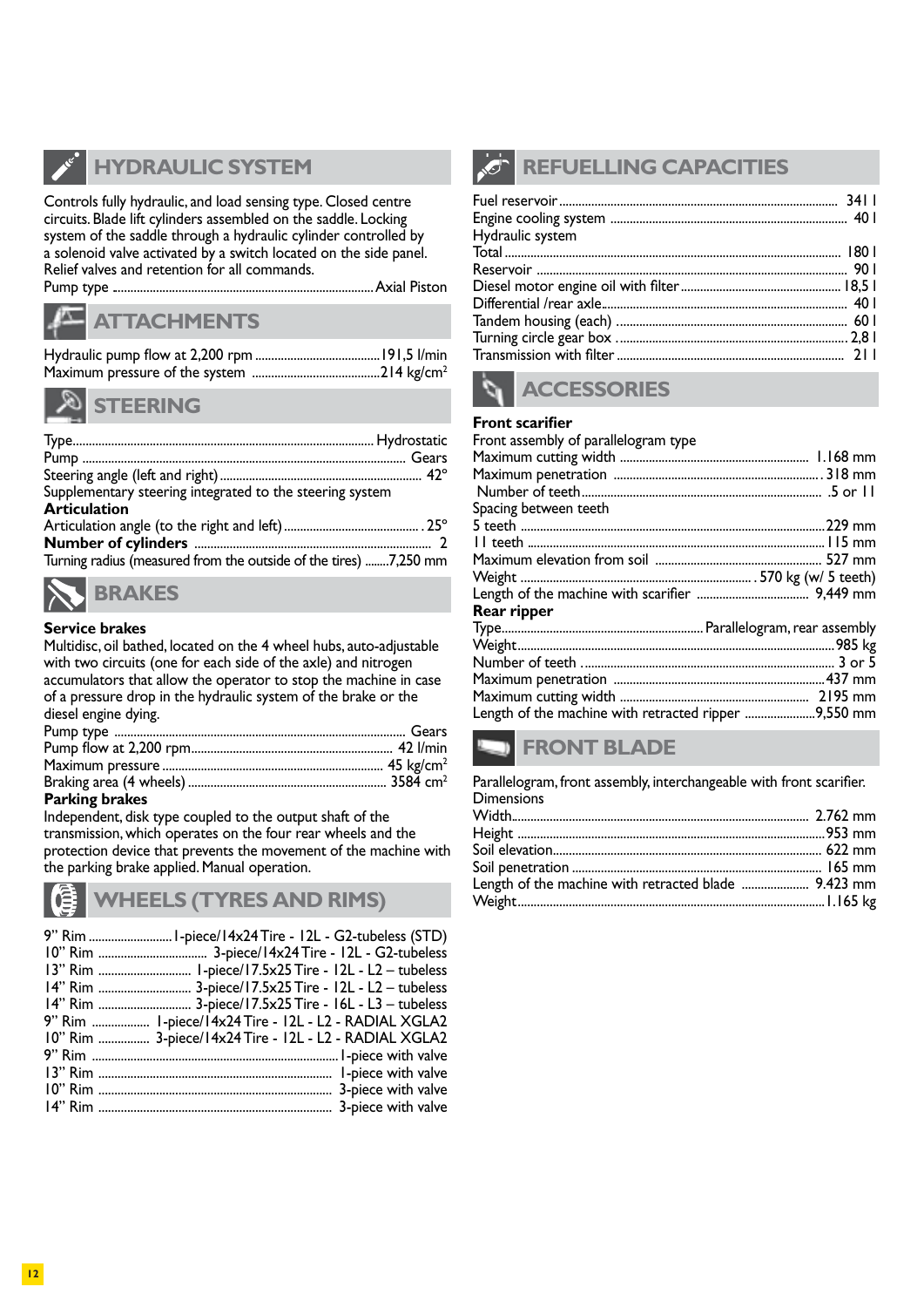# EQUIPMENT**SERIES**

### **E HIGH OPEN CAB ROPS / FOPS CONTAINING**

Vinyl seat with mechanical suspension Safety seat-belt of 2" Manual throttle Foot accelerator General switch Adjustable steering column Access stairs on both sides Front windshield wiper Ceiling light Internal and external rear-view mirrors 12-volt plug-in (\*) The closed cabs also have cup holders and a provision for radio and speakers. The closed luxury cabs also have

inside front wipers and rear wipers, hook to hang a jacket and rear curtain.

All of the ROPS / FOPS cabs are certified according to SAE J1040 (ROPS) and SAE J231 (FOPS) norms.

# - **INSTRUMENTS**

Hour meter, tachometer, and speedometer Indicator display of gears and diagnosis of transmission failures

# **INDICATOR LEDS ON THE CENTRAL PANEL**

Direction and warning High beam Engine oil pressure Transmission oil pressure Load pressure of the brake accumulators Engine water temperature Transmission oil temperature Hydraulic oil temperature Engine air filter restriction Transmission filter restriction Hydraulic filter restriction Battery charge Parking brake applied

# **GAUGES ON THE SIDE PANEL**

Fuel gauge Engine oil pressure gauge Transmission oil pressure gauge Engine water temperature gauge Transmission oil temperature gauge Traction bar / Standard Circle

# **ELECTRICAL SYSTEM**

80 A alternator 2 x 12V Batteries Horn Hydraulic gear pump (hydraulic attachment) Hydraulic controls of blade elevation, turning circle, side displacement of the circle, wheel tilt, side displacement and tilt of the blade, chassis articulation and front and rear accessories Hydrostatic steering EDM (Electronic Data Monitor) for monitoring the vital functions of the machine Super Max Trac rear axle differential Air filter with cyclonic dust ejector Parking brake with warning light Service brake in oil bath (auto-adjustable) Work lights assembled on the cab (2 rear ones) Front lights (2) with turn signal lights Working lights on the central blade (2) Brake light Turn signal lights 12-foot blade Windshield wipers 5-position saddle Transmission monitoring system Basic tool box Lock valves of the hydraulic cylinders 9" Rim- 1-piece 14x24 Tires 12L - G2 - tubeless Motor FPT NFF 6.7 liters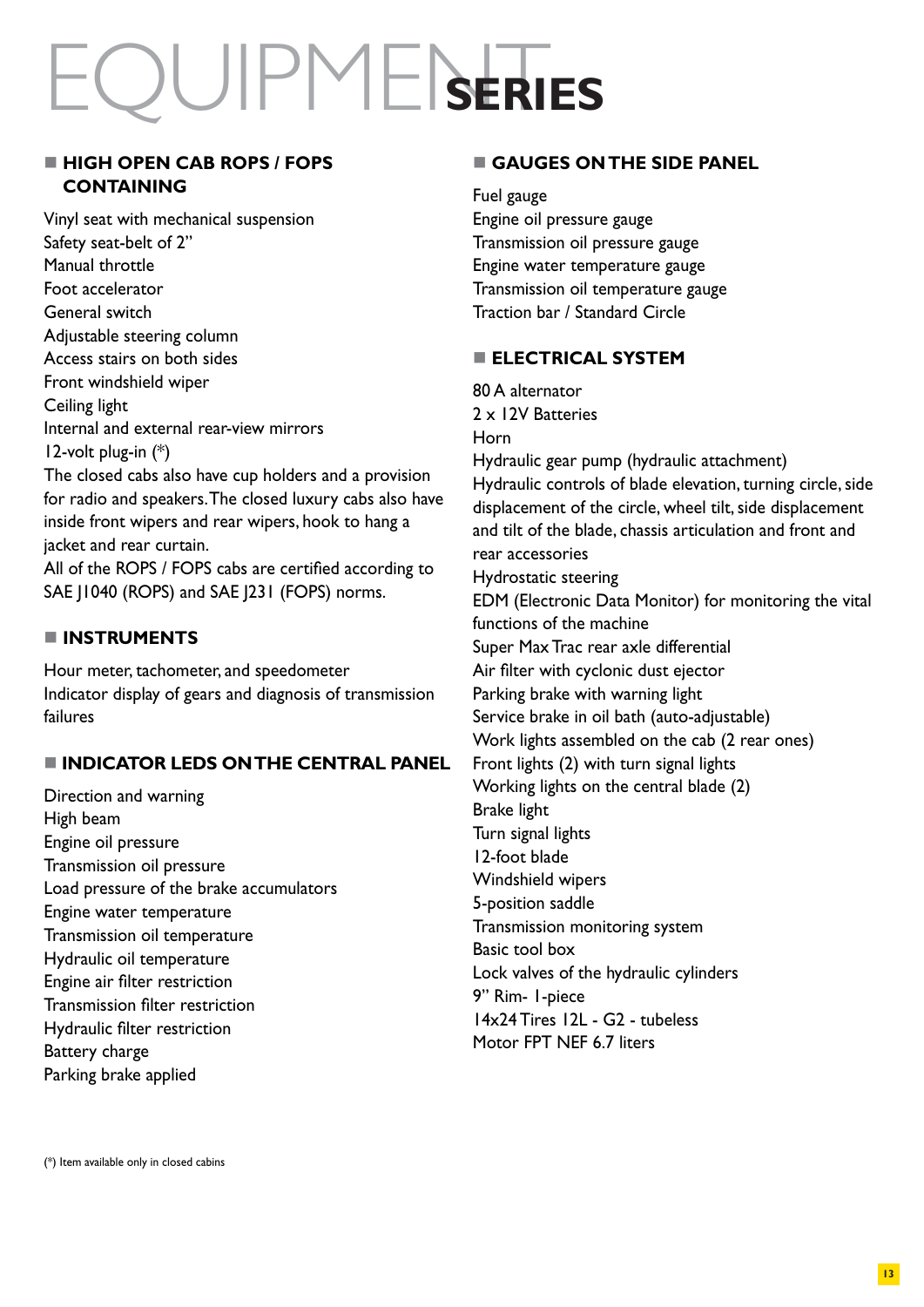# EQUIPME**I**OPTIONAL

# - **CAB**

High closed cab without radio ROPS / FOPS Luxury high closed cab with radio ROPS / FOPS Luxury high closed cab without radio ROPS / FOPS Luxury low closed cab with radio ROPS / FOPS Luxury low closed cab without radio ROPS / FOPS

# **OTHERS**

Ventilation box for closed cab Heater for closed cab Air-conditioner for closed cab Noise insulation for closed cab Fire extinguisher Inside windshield wipers Rear windshield wiper

# **DRAW BAR**

Drawbar / Heavy Circle - Heavy Duty

# **FRONT ATTACHMENT**

Front blade Push plate Front scarifier with 5 teeth 6 additional teeth of the front scarifier Front traction hook Front blade floatation electrovalve Slip shoe of the front blade: Front counterweight

# **BLADE 13' BLADE 14' BLADE**

Extension of the front blade - 1' Extension of the left blade - 1' Heavy Duty blade corner - additional

# **REAR ATTACHMENT**

Light ripper with 5 teeth Rear traction hook 2 additional teeth Support for machine lifting

# **WORK LIGHTS**

2 front lights on the top part of the cab 2 front working lights on the central blade 2 working lights of the front attachment

# **E LOCK/FLOATATION/ANTI-SHOCK -CENTRAL BLADE AND CIRCLE**

Lock valve of the central blade lifting cylinder Central blade floatation electrovalve (incorporates the lock valve) Anti-shock electrovalve with 2 accumulators for central blade Anti-shock electrovalve with 3 accumulators for central blade and circle

# **SEAT / SAFETY SEAT BELT**

Vinyl seat with mechanical suspension - extra quality Fabric seat with mechanical suspension Fabric seat with pneumatic mechanical suspension Safety seat-belt - 3"

# **THER OPTIONS BEACON LIGHT LUXURY TOOL BOX**

Box without tools with support, fixed on the previous chassis

Slow-moving symbol Electric pump to fill a tire Support for spare tire Hydraulic pump of axial pistons Reverse alarm

**Note:** The standard equipment and its options may vary depending on the selling location of the machine. Check your dealer for more information.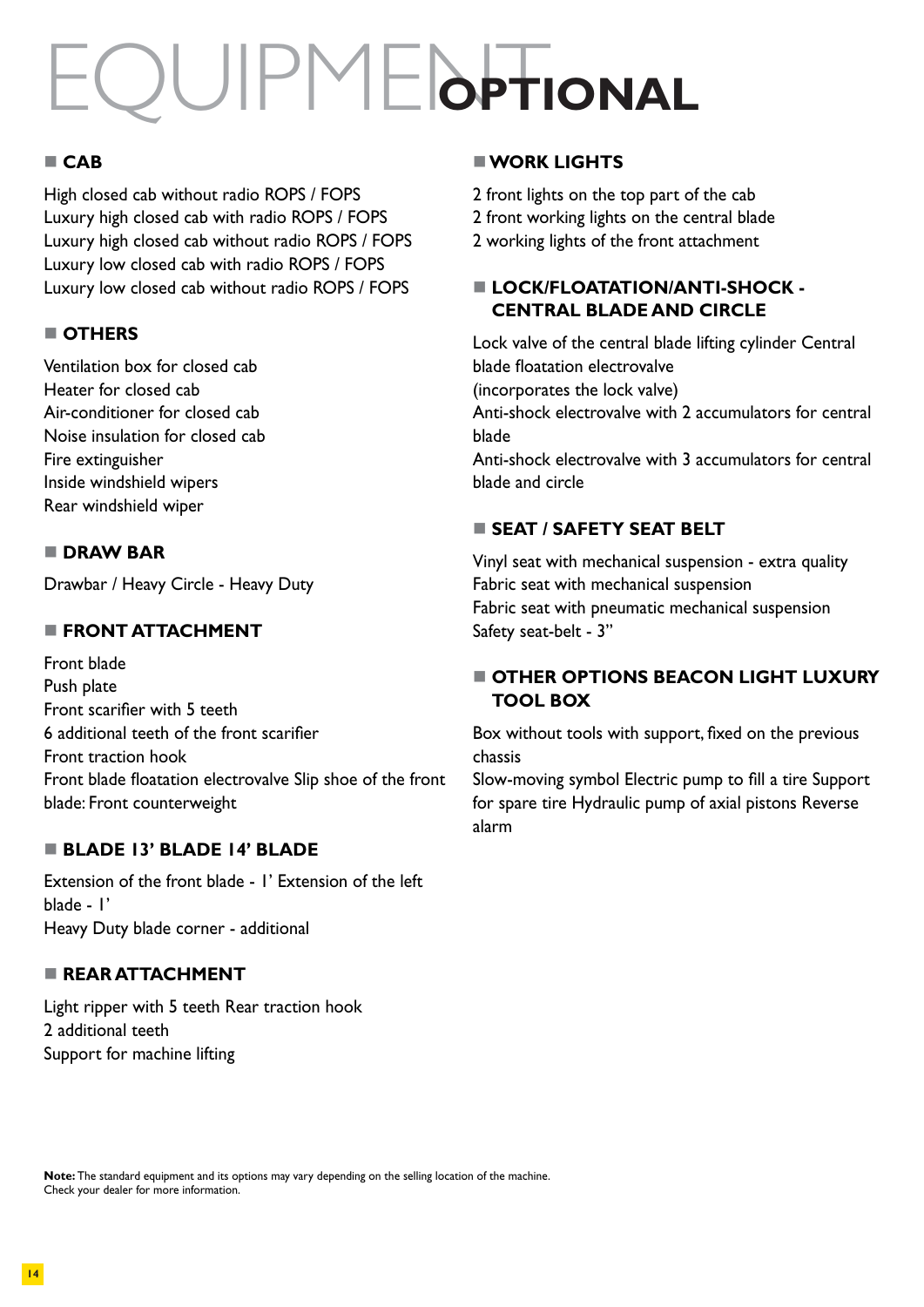# **SPECIFICATIONS**



| <b>SPECIFICATIONS</b> |                                                                     |    |       |  |
|-----------------------|---------------------------------------------------------------------|----|-------|--|
| A                     | Track                                                               | mm | 2.106 |  |
| в                     | Width on the outside of the tires                                   | mm | 2.499 |  |
| C.                    | <b>Blade width</b>                                                  | mm | 3.658 |  |
| D                     | Height until the top of the cab                                     |    |       |  |
|                       | High profile cab                                                    | mm | 3.340 |  |
|                       | Low profile cab                                                     | mm | 3.140 |  |
| Е.                    | Height until the top of the escape tube                             | mm | 3.323 |  |
| F                     | Height to the top of the blade lift cylinder                        | mm | 3.047 |  |
| G                     | Tire static radius                                                  | mm | 610   |  |
| н                     | Distance between the tandem axle to the chassis articulation pin    | mm | 1.958 |  |
|                       | Distance between the front axle and the blade                       | mm | 2.562 |  |
|                       | Distance between the tandem axles                                   | mm | 1.572 |  |
| K                     | Distance between the tandem axle and wheel                          | mm | 786   |  |
| L.                    | Distance between axles                                              | mm | 6.219 |  |
| M                     | Distance between the tandem axle and the rear of the equipment      | mm | 1.649 |  |
| N                     | Distance between the front wheel axle and the rear of the equipment | mm | 7.868 |  |
| $\mathbf{O}$          | Overall length                                                      | mm | 8.534 |  |
| P                     | Distance between the rear tires and ripper                          | mm | 2.028 |  |
| $\mathbf Q$           | Distance between the front tires and scarifiers                     | mm | 1.520 |  |
| R.                    | Distance between the front tires and front blade                    | mm | 1.626 |  |
|                       | Turning radius (outside of the tires) $*$                           | mm | 7.250 |  |